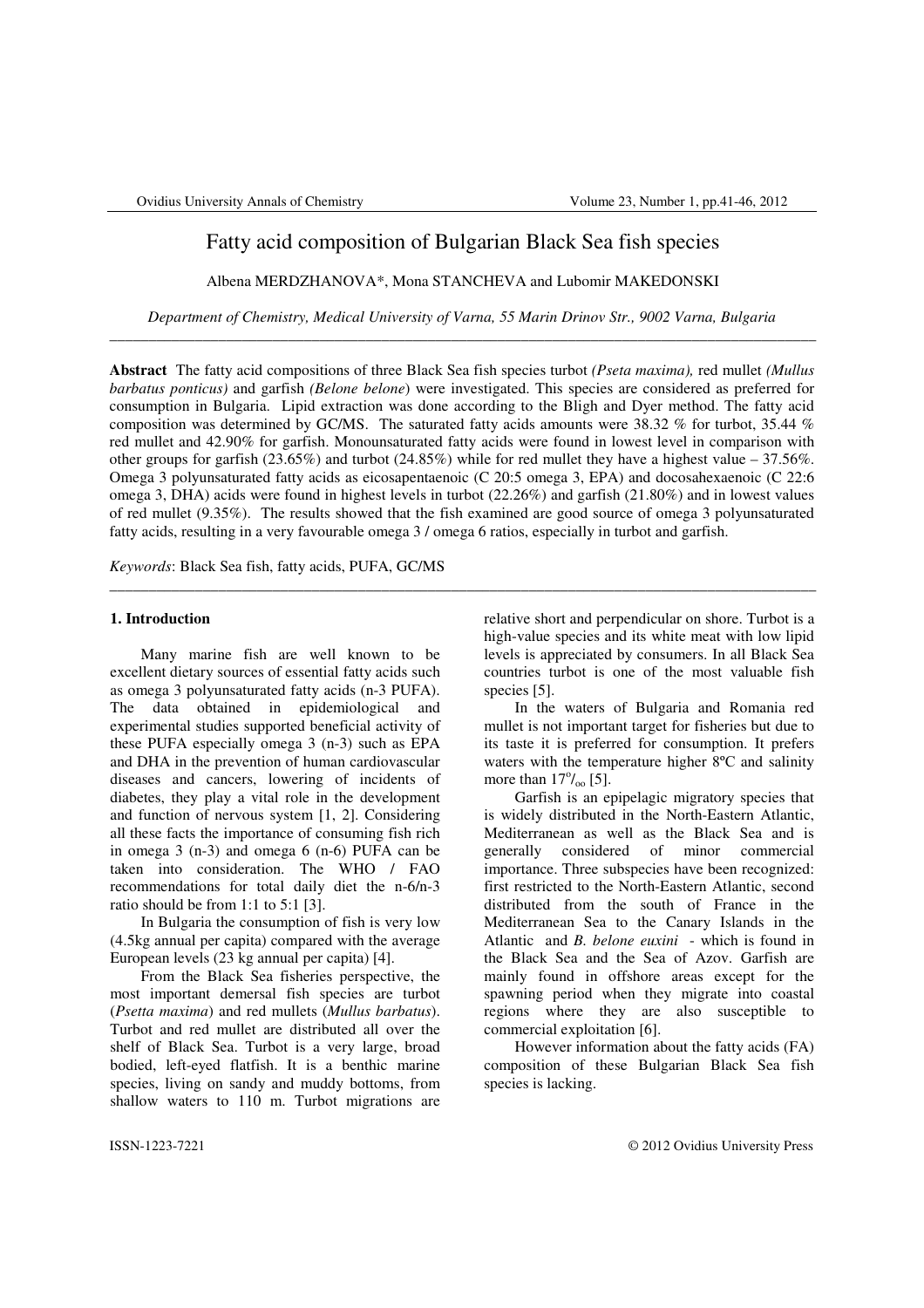The aims of our study are to determinate total lipids and fatty acid composition and collect information about these valuable and delicious fishes.

# **2. Experimental**

## *2.1. Sampling of fish species*

The samples of three Bulgarian fish species turbot (*Psetta maxima*), red mullet (*Mullus barbatus ponticus*) and garfish (*Belone belone*) were purchased from Varna local fish market during 2009. Their total lipids and fatty acid compositions were compared. The samples were immediately frozen at  $-20^{\circ}$ C and whole stored in a fridge. Biometrical characteristics and total lipids content were determined and noted (Table 1**).** Prior to analysis the edible fish tissue was filleted with the skin left on and homogenized using kitchen homogenizer.

## *2.2. Lipid extraction*

Prior to analysis, the head, tail, fins, and viscera of the fish were removed. The raw edible fish tissue was extracted by the method of Blight and Dyer [7] using chloroform/methanol/water in a ratio 2:2:1. After phase separation, the chloroform extracts were evaporated until dryness. The total lipid content was determined gravimetrically for each fish species in triplicate. The results were expressed as g per 100g raw tissue (g  $100g^{-1}$ r.t.).

### *2.3. Fatty acids analysis*

Fatty acid compositions of total lipids at edible fish tissue were determined by GC of the corresponding methyl esters. The residual lipid fraction was methylated by base-catalyzed transmethylation using 2M methanolic potassium hydroxide and n-hexane according to BDS EN 5509:2000 [8]. After 10 minutes centrifugation (3500 rps), the hexane layer was taken for GC analyses. Gas chromatography was performed by a model FOCUS Gas Chromatograph with autosampler A 3000, equipped with Polaris Q MS detector (Thermo Scientific, USA). The capillary column used was a TR-5 MS (Thermo Scientific, USA) universal column 30m length and 0.25mm i.d, with a wide range of applications from food analysis. Helium was used as a carrier gas at flow rate 1 ml/min. Chromatographic separation was achieved by temperature range: initial temperature –  $40^{\circ}$ C for 4 min followed by  $10^{\circ}$ C per minute until  $235^{\circ}$ C and final temperature reach was  $280^{\circ}$ C for 5 min. The sample volume was 1µl. The three parallel analyses were made from each methanolysed sample. The injector was a split/splitless injector operated in the split mode. Peaks were identified according to two parameters: Retention Time (RT) based on available FAME mix standard (SUPELCO F.A.M.E. Mix C4-C24) and mass spectra (ratio m/z) – compared to internal Data Base (Thermo Sciences Mass Library, USA). FAMEs was identified and quantified by comparison with the RT and peak areas of SUPELCO standards. Three replicate GC analyses were performed. The values of FA were expressed as percentage of total FA mass as a mean value and  $\pm$  standard deviation (SD) [9]. All of the chemicals used in the experiments were analytical grade and GC grade (Sharlau, Sharlab Sourcing Group, Spain).

# *2.4. Statistical analysis*

The results of analysis are presented as mean values  $\pm$  standard deviation (SD). Column statistics was used for calculation of the means and standard deviations. Student's t-test was used to evaluate the differences between the means. Statistical significance was indicated at p<0.05. Statistical analysis was done using GrapgPad Prizm 5, USA software.

#### **3. Results and Discussions**

#### *3.1. Total lipids*

Fish are usually classified into groups according to their overall lipid content including lean  $(2\%)$ , low-fat  $(2-4\%)$ , medium-fat  $(4-8\%)$  and high-fat (>8%) [10]. The present study showed that garfish (2.92g per 100g raw tissue) and red mullet (5.38 g per 100g raw tissue) are classified amongst those fish with medium-fat to highly fat fish whereas turbot presented lowest total lipids value  $-1.51g$  per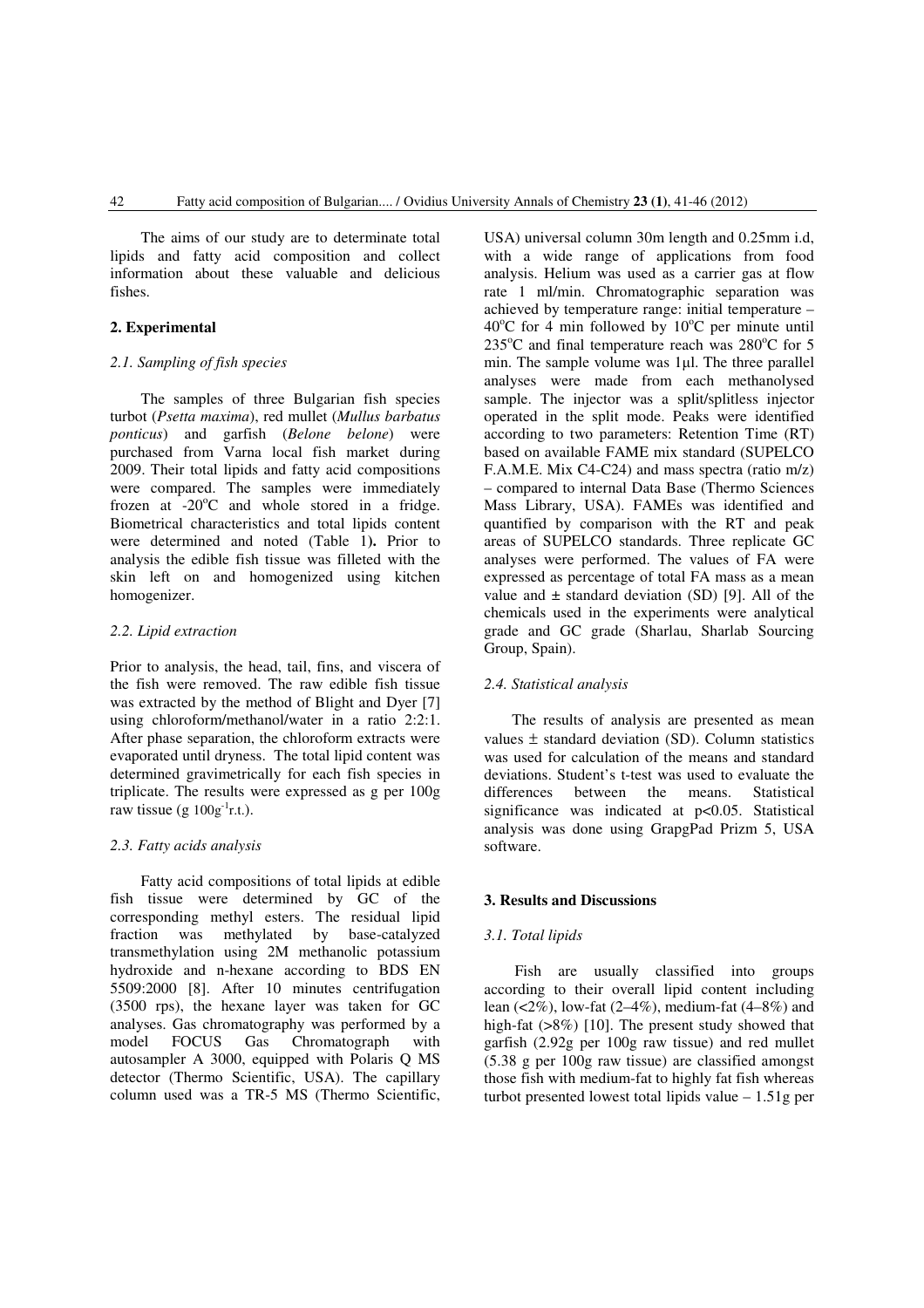100g raw tissue and can named as lean species (**Table 1**).

**Table 1.** Biometric characteristics and total lipids content (mean  $\pm$  SD)

| Parameter          | Red mullet      | Turbot             | Garfish         |  |
|--------------------|-----------------|--------------------|-----------------|--|
|                    | $n=12$          | $n=3$              | $n=6$           |  |
| Total lipids (g)   | $5.38 \pm 0.40$ | $1.51 \pm 0.05$    | $2.92 \pm 0.25$ |  |
| $100g^{-1}$ r.t.)  |                 |                    |                 |  |
| Mean weight $(g)$  | $35.0 \pm 5.0$  | $1400.0 \pm 150.0$ | $55.0{\pm}5.0$  |  |
| Mean length $(cm)$ | $15.0 \pm 1.5$  | $45.0 \pm 5.0$     | $35.0 \pm 2.0$  |  |
| Habitat            | Demersal        | Demersal           | Pelagic         |  |
| Food habits        | Carnivorous     | Carnivorous        | Carnivorous     |  |

### *n - number of specimens SD - standard deviation*

The variations of the fish tissue lipid content are related with different factors as seasons, water temperature, feeds. [10]. Guner et al. and Tanakol et al. presented significant higher amounts for garfish and close for grey mullet than our data. [11,12]. Polat et al. found the similar total lipids values for Mediterranean red mullet [13]. The results for lipid values for Black Sea turbot and for farmed turbot are similar to our data [12,14]. In general the lipid content reported for investigated Black Sea fish species were in agreement with the average lipid value presented for these fish species in literature [11-17].

# *3.2. Fatty acid composition*

The twenty - eight fatty acids from C12:0 to C 22:6 n-3 were identified and compared among the different species. They was a wide variation and significant differences  $(p<0.05)$  among the fatty acid profiles of fish species in terms of total and individual saturated and unsaturated FAs. A lipid analysis enabled the classification and quantitative determination of FA as well as the sum of saturated fatty acids (SFA), monounsaturated fatty acids (MUFA), and polyunsaturated fatty acids (PUFA). In turbot and garfish were observed following FA distribution: SFA > PUFA> MUFA, whereas red mullet presented different allocation of FA groups: MUFA > SFA > PUFA respectively.

Such significantly higher quantities in MUFA compared to PUFA  $(p<0.001)$  and SFA  $(p<0.01)$  were found for red mullet (**Fig. 1**). A deflection of this pattern was observed for garfish, a medium fatty fish (total lipids  $<$  3g.100<sup>-1</sup>r.t.) in which SFA content was significantly higher than MUFA  $(p<0.001)$  and PUFA ( $p<0.001$ ). The turbot, qualified as a lean fish (total lipids  $\langle 2g.100^{\circ}$  r.t.), reveals significantly lower MUFA content compared with PUFA (p<0.001) and SFA (p<0.001) (Fig. 1). The MUFA is a dominant group in red mullet (37.56%) whereas SFA contents in turbot (38.40%) and garfish (42.90%) were similar. In our study in turbot and garfish we found low MUFA levels.





The fatty acid profile generally exhibits a dominance of the two classes, SFAs and PUFAs for turbot and garfish while in red mullet MUFAs and SFAs were observed in higher amounts. These results were in agreement with the average FA value presented for these fish species in literature [11-16]. The fatty acids composition of Black sea fish species are given in **Table 2** as mean value and  $\pm$  standard deviation (as percentage of total amount fatty acid).

#### *3.2.1. Saturated fatty acid*

The analyzed Black sea fish species present high concentrations of three quantitatively dominating SFA: palmitic (C 16:0), stearic (C 18:0) and myristic (C 14:0) acids witch followed next distributions C  $16:0 > C$   $18:0 > C$   $14:0$ .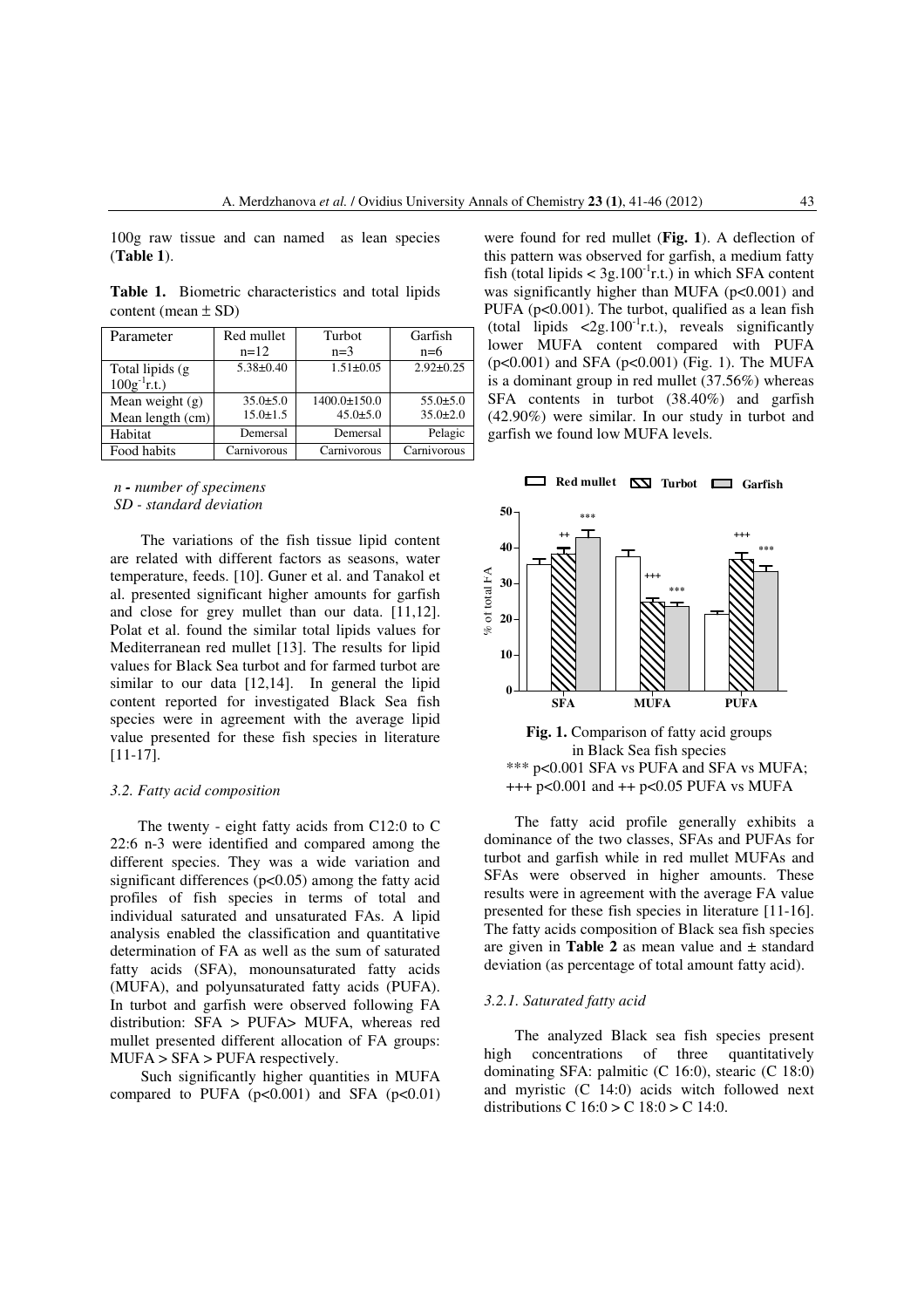The dominance of SFAs was mainly due to the high level of C 16:0 contributing approximately to 60 % of the total SFA content in the examined fish. Garfish contained the highest C16:0 amount (22.97%) whereas turbot and red mullet presented lower levels (21.43% and 19.92%). This FA was reported in lower values in turbot from Black sea by Ozogul et al. and in higher quantities in red mullet by Polat et al [13, 14].

**Table 2.** Fatty acids profile in edible fish tissue  $(mean \pm SD)$  of analyzed species

| Fatty                       | Red mullet                           | Turbot               | Garfish                         |  |  |
|-----------------------------|--------------------------------------|----------------------|---------------------------------|--|--|
| Acid                        |                                      |                      |                                 |  |  |
| Saturated fatty acids       |                                      |                      |                                 |  |  |
| $C$ 12:0                    | $0.53 \pm 0.02$                      | $1.60 \pm 0.20$      | $1.46 \pm 0.16$                 |  |  |
| C <sub>13:0</sub>           | $0.02 \pm 0.01$                      | $0.30 \pm 0.01$      | $1.08 \pm 0.05$                 |  |  |
| $C$ 14:0                    | $4.27^b \pm 0.70$                    | $2.50^{a,b}$ ±0.50   | $2.67^{\circ}$ ±0.25            |  |  |
| C <sub>16:0</sub>           | $21.43^{a.b} \pm 1.15$               | $19.92^{a}$ ±1.20    | $22.97^{a,b} \pm 1.58$          |  |  |
| C 17:0                      | $0.63 \pm 0.02$                      | $0.60 \pm 0.05$      | $1.35 \pm 0.50$                 |  |  |
| C18:0                       | $6.30^a \pm 0.050$                   | $7.20^a \pm 0.65$    | $4.16^a \pm 0.84$               |  |  |
| $C$ 20:0                    | $0.65 \pm 0.02$                      | $1.60 \pm 0.15$      | $2.24 \pm 0.26$                 |  |  |
| C21:0                       | $0.39 + 0.01$                        | 0.00                 | $0.91 \pm 0.03$                 |  |  |
| C22:0                       | $\frac{0.69^{\circ} \pm 0.02}{0.02}$ | $1.32 \pm 0.35$      | $2.57^{\mathrm{a}}\text{±}0.05$ |  |  |
| $C$ 23:0                    | $0.37 \pm 0.01$                      | $0.81 \pm 0.01$      | $0.19 \pm 0.03$                 |  |  |
| C24:0                       | $0.65 \pm 0.02$                      | $2.47 + 0.54$        | $2.60 \pm 0.20$                 |  |  |
| Monounsaturated fatty acids |                                      |                      |                                 |  |  |
| C <sub>14:1</sub>           | $2.06 \pm 0.50$                      | $2.40 \pm 0.65$      | $1.71 \pm 0.05$                 |  |  |
| $\overline{C}$ 16:1         | $9.36^b \pm 1.02$                    | $5.81^a \pm 0.73$    | $9.62^a \pm 1.20$               |  |  |
| $C$ 17:1                    | $0.68 + 0.05$                        | $0.60 \pm 0.03$      | $0.30 \pm 0.15$                 |  |  |
| C18:1n9                     | $20.90^b \pm 1.50$                   | $10.20^a \pm 1.05$   | $6.75^{\mathrm{a}}\text{+}0.50$ |  |  |
| C20:1                       | $2.06 \pm 0.40$                      | $1.30 \pm 0.29$      | $1.34 \pm 0.12$                 |  |  |
| $\overline{C}$ 22:1 n9      | $1.85^b \pm 0.40$                    | $2.87^{\circ}$ ±0.30 | $2.39^{a,b} \pm 0.30$           |  |  |
| C <sub>24:1</sub>           | $0.50 + 0.02$                        | $1.61 \pm 0.26$      | $1.28 \pm 0.15$                 |  |  |
|                             | Polyunsaturated fatty acids          |                      |                                 |  |  |
| C18:3n6                     | $1.57^{a,b}$ ±0.10                   | $2.50^{\circ}$ ±0.65 | $1.26^{b} \pm 0.05$             |  |  |
| $\overline{C}$ 18:2 n6      | $2.62^{\circ}$ ±0.01                 | $2.10^{\circ}$ ±0.55 | $3.47^{\circ}$ ±0.45            |  |  |
| $C$ 18:3 n3                 | $1.20^a \pm 0.80$                    | $0.55^{\circ}$ ±0.01 | $1.96^a \pm 0.20$               |  |  |
| $C$ 20:5 n3                 | $1.15^a \pm 0.50$                    | $4.60^{\circ}$ ±0.68 | $1.33^a \pm 0.15$               |  |  |
| C 20:4 n6                   | $5.11^{b} \pm 0.85$                  | $4.00^{\circ}$ ±0.81 | $2.67^{a,b}$ ±0.20              |  |  |
| $\overline{C}$ 20:2         | $0.96 \pm 0.05$                      | $2.37 \pm 0.56$      | $1.15 \pm 0.15$                 |  |  |
| $C$ 20:3 n3                 | $0.90 \pm 0.05$                      | $2.71 \pm 0.55$      | $1.75 \pm 0.05$                 |  |  |
| $C$ 20:3 n6                 | $0.96 \pm 0.03$                      | $3.80 \pm 0.80$      | 0.00                            |  |  |
| C 22:6 n3                   | $7.01^{a,b}$ ±0.97                   | $14.86^a \pm 1.15$   | $18.51^{a} \pm 1.10$            |  |  |
| $C$ 22:2                    | $0.83 \pm 0.02$                      | $0.50 \pm 0.05$      | $0.60 \pm 0.05$                 |  |  |

 $a, b$  value denote significant differences (P<0.05) between fish species

The other predominant SFA is C 18:0 varying from 4.16% (garfish) to 7.20% (turbot). C 14:0 SFA was found in range from 2.50% (turbot) to 4.27% (red mullet). Similar results were reported by Polat et al. for Mediterranean red mullet, Bayir et al. for garfish from Turkish markets and Ozogul et al. for Black Sea turbot [13,16].

## *3.2.2. Monounsaturated fatty acid*

The amounts of MUFA's vary significantly especially in wild fish [9]. Red mullet contained the highest MUFA amount due to the highest levels of oleic acid (C18:1 n-9) (20.90%) which is a 55.6% from total MUFA's. Turbot presented a twice as low amount– 10.20 %, whereas garfish showed just  $6.5\%$ for this acid. Many studies reported that C18:1 n-9 is the main MUFA in seawater fish species, but this fatty acid has exogenous origin and usually reflects the type of diet of the fish [12,14].

The highest value of palmitoleic acid (C16:1 n-7) was obtained for garfish (9.32%) while turbot present a minimum value (4.77%). The Erucic acid present significant levels in all analyzed species ranged from 1.85% (red mullet) to 2.87% (turbot).

Ozogul et al. showed that Black sea turbot has C 18:1 n-9 level – up to 13%, while on the other hand C16:1 n-7 concentration - 4.28%. In contrast, in some Mediterranean and Aegean fish species such as mullet and sardine have a C16:1 n-7 level – 17.00% and 12.00%, respectively while C 18:1 n-9 was only 4.50%[14]. Our previous results for other Black sea fish species also showed higher levels of C16:1 n-7 compared with C 18:1 n-9 [17].

The Black sea is the most isolated European semi-enclosed and costal seas from the deep ocean. The biological consequence of the excess nutrient runoff from incoming rivers is the most intense eutrophication (in the world), thus transforming the Black sea ecosystem. Tanakol et al, supposed that the decline in populations of zooplankton, increasing of phytoplankton mass and other as a response to the eutrophication in the Black sea and the fishes from that region had low levels in some MUFAs as C 20:1 and high levels of n-3 PUFAs [12]. The results obtained in our study shown differences in species: C20:1 level is low and ranged from 1.34% for turbot and garfish to 2.06% for red mullet. This result confirms the peculiarity of the Black Sea basin.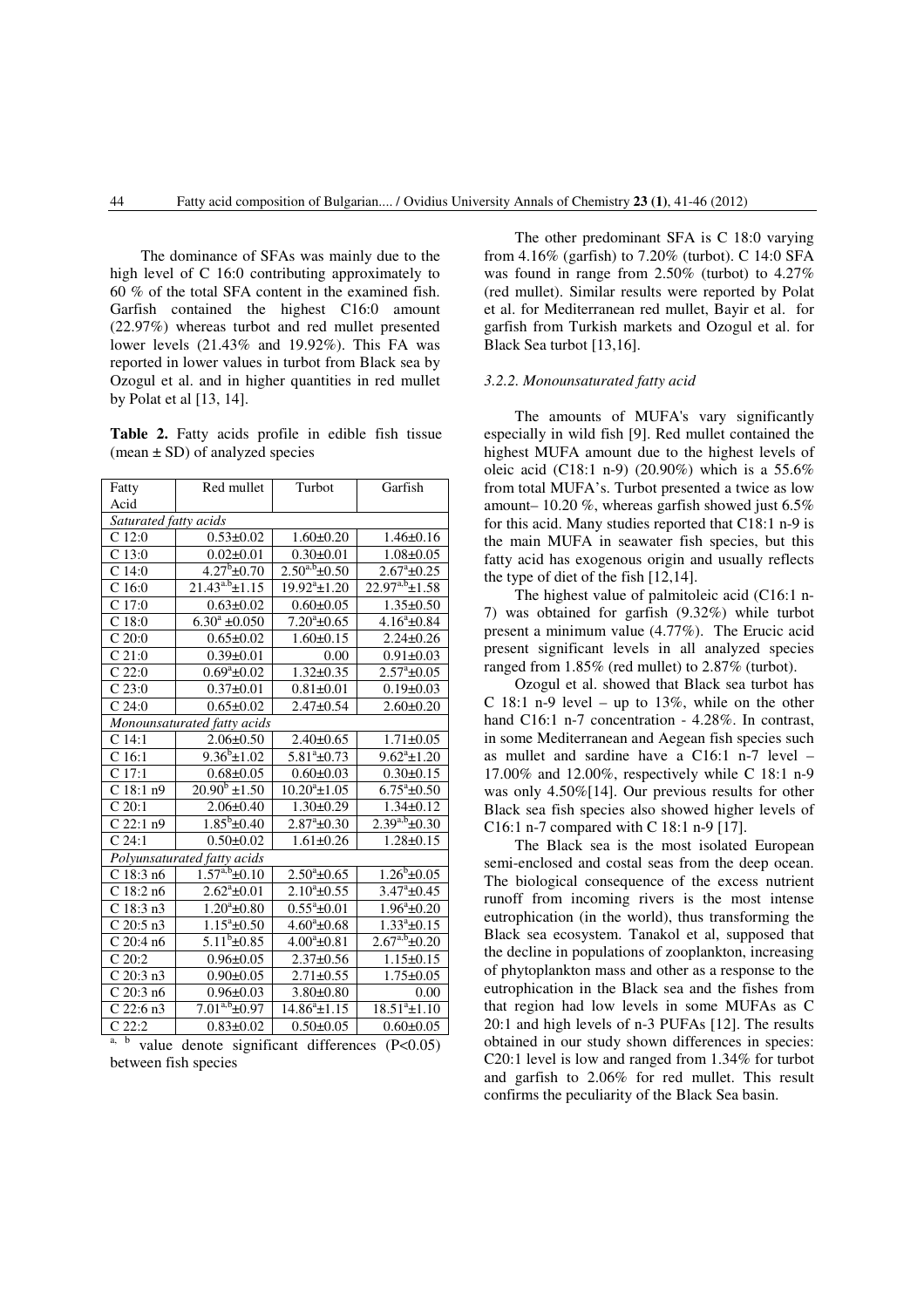#### *3.2.3. Polyunsaturated fatty acid*

Significant variations were observed in PUFAs groups between species. Turbot presented highest PUFA value (36.83%), followed by garfish (33.45%) while red mullet have lowest amount (21.40%). PUFA content of analyzed fish was in agreement with previously literature data. Prato et al. and Polat et al. reported similar finding for Mediterranean red mullet that presented lowest PUFA values ranged from 17.32% to 27.6%[13,18]. Guner at al. and Bayir et al. were finding for garfish PUFAs amounts from 29.63% to 48% and our results are within these levels [11,16]. Only Ozogul et al. showed information about FA composition of turbot but PUFA results were higher than our amounts [14].

In our investigations important long–chain fatty acids such as eicosapentaenoic acid (EPA, C20:5 n3) docosahexaenoic acid (DHA, 22:6 n-3), linoleic acid (LA, C18:2 n-6), arahidonic acid (ARA, C20:4 n-6) and alpha-linolenic FA were found in significant levels.

The DHA was found to be the most dominant fatty acid in all PUFA's groups. The highest obtained values of DHA are for garfish (18.51%) and turbot (14.86%) whereas red mullet have lowest levels (7.01%). These results were similar in comparison with Saglik et al. investigations [19]. They have analyzed the n-3 FA in Turkish wild seawater fishes (Bluefish, European anchovy) and reported that EPA and DHA occur in high amounts mostly in this fish species. In present study in both species – garfish (1.33%) and red mullet (1.15%) EPA levels were found lower compared to ARA levels (P<0.001) which were observed in red mullet  $(5.11\%)$  in second order in PUFAs group. Turbot showed the highest EPA levels (4.60%) in all analyzed species. The results presented in **Table 3** indicate that garfish and turbot were characterized by high level of n-3 FA series and low level of n-6 series whereas red mullet had the most balanced contents.

Fish are unable to synthesize any fatty acids of the n-6 and n-3 series unless a precursor with this omega FA structure is presented in the diet. The ability to elongate and desaturate fatty acids is not the same in all species of fish.

|                 |  |  |  | <b>Table 3.</b> Sum of $n-3$ and $n-6$ , $n-6/n-3$ and |  |
|-----------------|--|--|--|--------------------------------------------------------|--|
| PUFA/SFA ratios |  |  |  |                                                        |  |

| Red                | Turbot                        | Garfish                      |
|--------------------|-------------------------------|------------------------------|
| mullet             |                               |                              |
| $10.25 \pm 1.20^a$ | $22.72 \pm 0.90$              | $23.55 \pm 1.30^{\text{a}}$  |
| $10.73 \pm 1.10^a$ | $12.40 \pm 0.72$ <sup>a</sup> | $7.50 \pm 0.70$ <sup>a</sup> |
| 1.05               | 0.55                          | 0.35                         |
| 0.60               | 0.94                          | $_{0.80}$                    |
|                    |                               |                              |

<sup>a</sup> Significance level is P<0.001

The turbot was able to desaturate and elongate only 3-15% of 18:1 n-9, 18:2 n-6 or 18:3 n-3 therefore in the rainbow trout, 70% of the label from 18:3 n-3 was found in 22:6 n-3 (FAO) [3].

These results agree with those obtained in other studies [13, 16, 18, 19]. Garfish and turbot were found to be the riches source of n-3 fatty acids and that is why these species can serve as a valuable source of essential n-3 fatty acids especially DHA. The total sum of n-6 acids series sowed apparent difference between red mullet and other two species  $(P< 0.05)$ .

The n-6/n-3 ratio has been suggested to be an useful indicator for comparing the relative nutritional value of fish. The ratio  $0.2 - 1.0$  would constitute a healthy human diet [20]. That ratio was in the recommended level for two fish species. The highest n-6/n-3 ratio was found to be 1.05 for red mullet followed by 0.55 for turbot and 0.35 for garfish. A lot of studies recommended dietary intakes for n-6 and n-3 fatty acids and described the importance of reducing the n-6 and increasing the n-3 PUFA in diet of both adults and newborns for optimal brain and cardiovascular health and function [1,2].

Simopolous, Erkkila et al. reported that several studies have found inverse association of the PUFA/SFA ratios with cardiovascular diseases and suggesting that replacement of SFA with PUFA in the diet will decrease similar health problems [1, 21]. In our study the PUFA/SFA ratio was found lower than one in all analyzed species. Ozogul at al. reported a ratio higher than 1 for species from Black Sea whereas Saglik and Imre presented similar results for fish species from Turkey [14, 19]. PUFAs content reported for investigated Black Sea fish species were in agreement with the average long